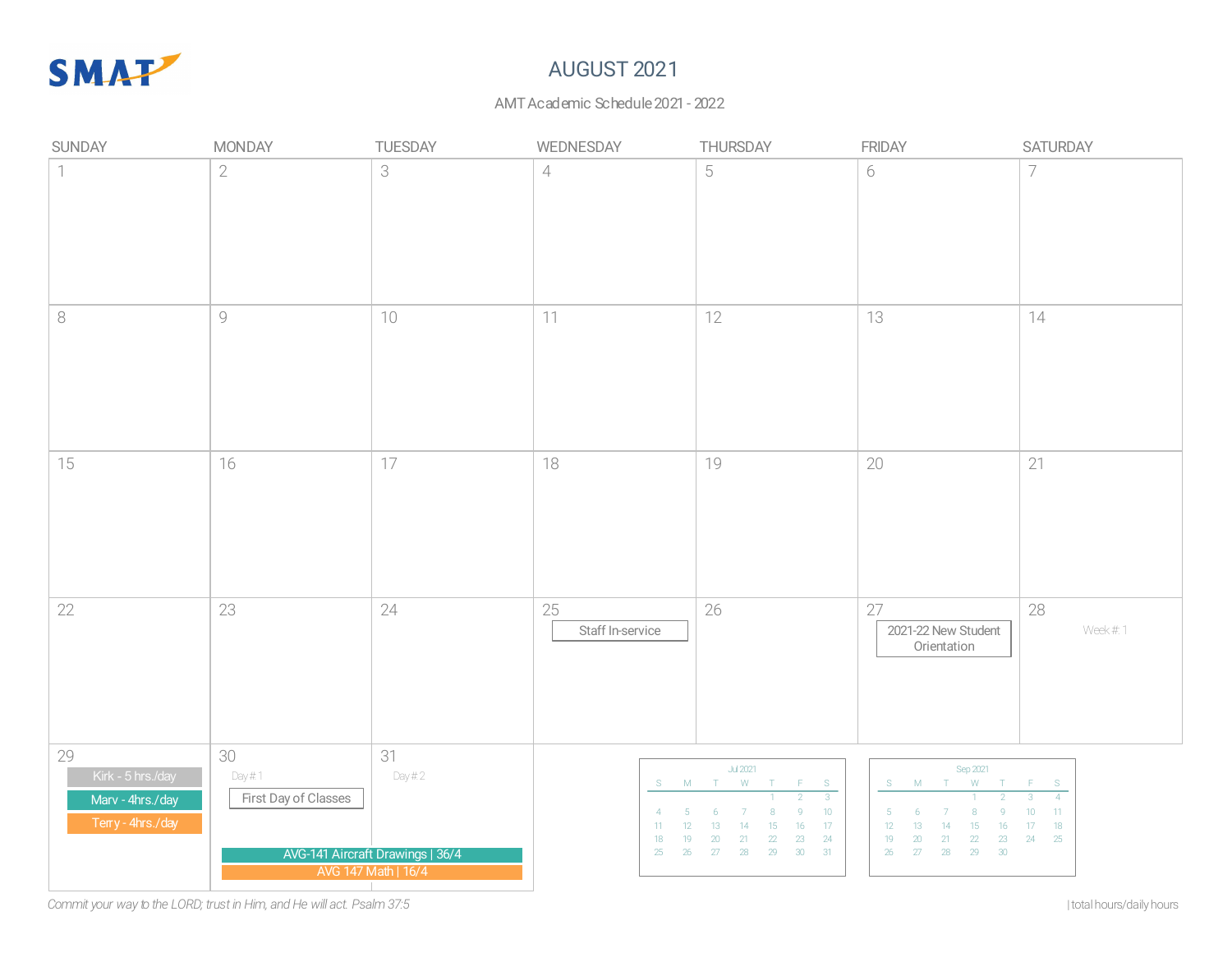

## SEPTEMBER 2021

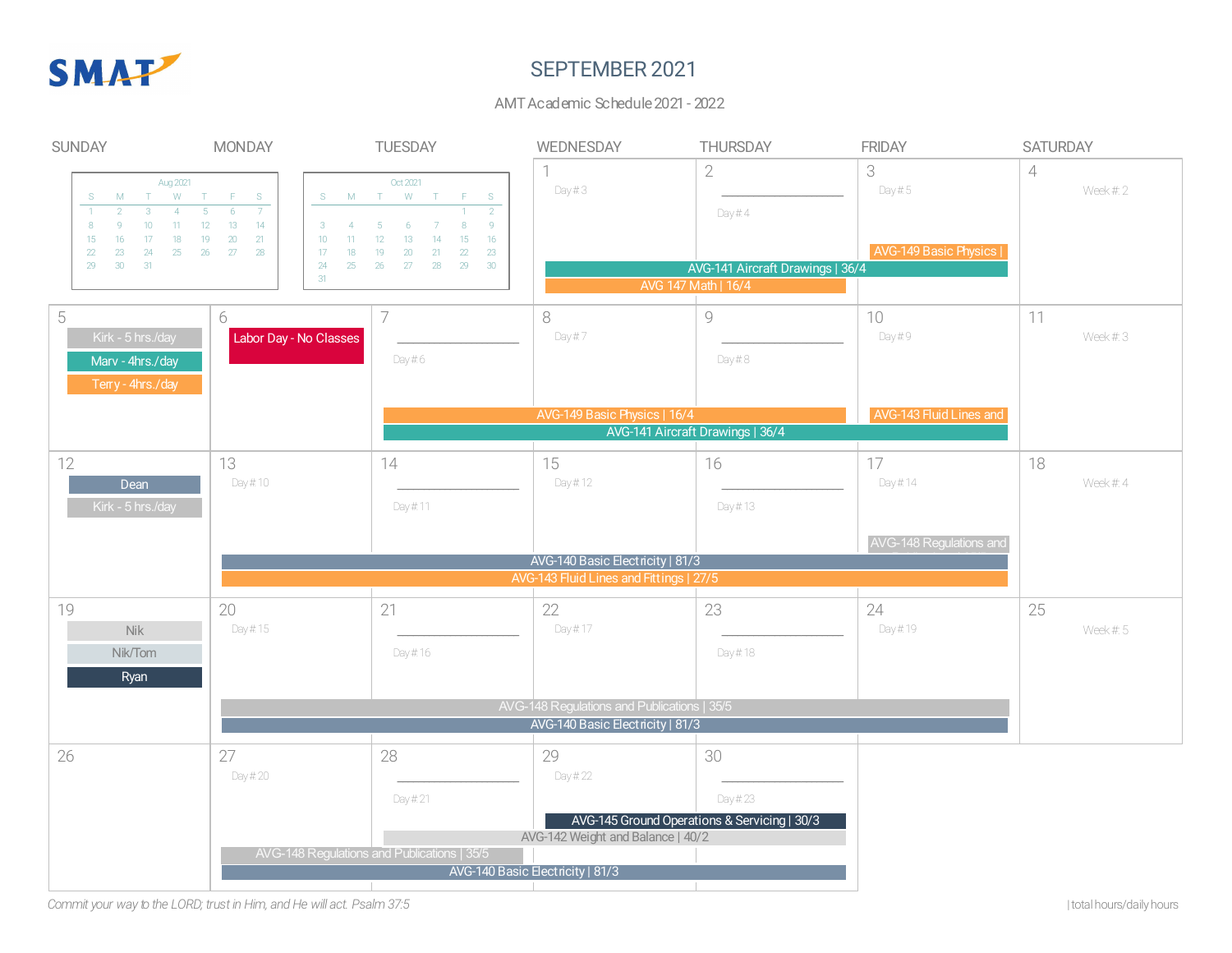

# OCTOBER 2021

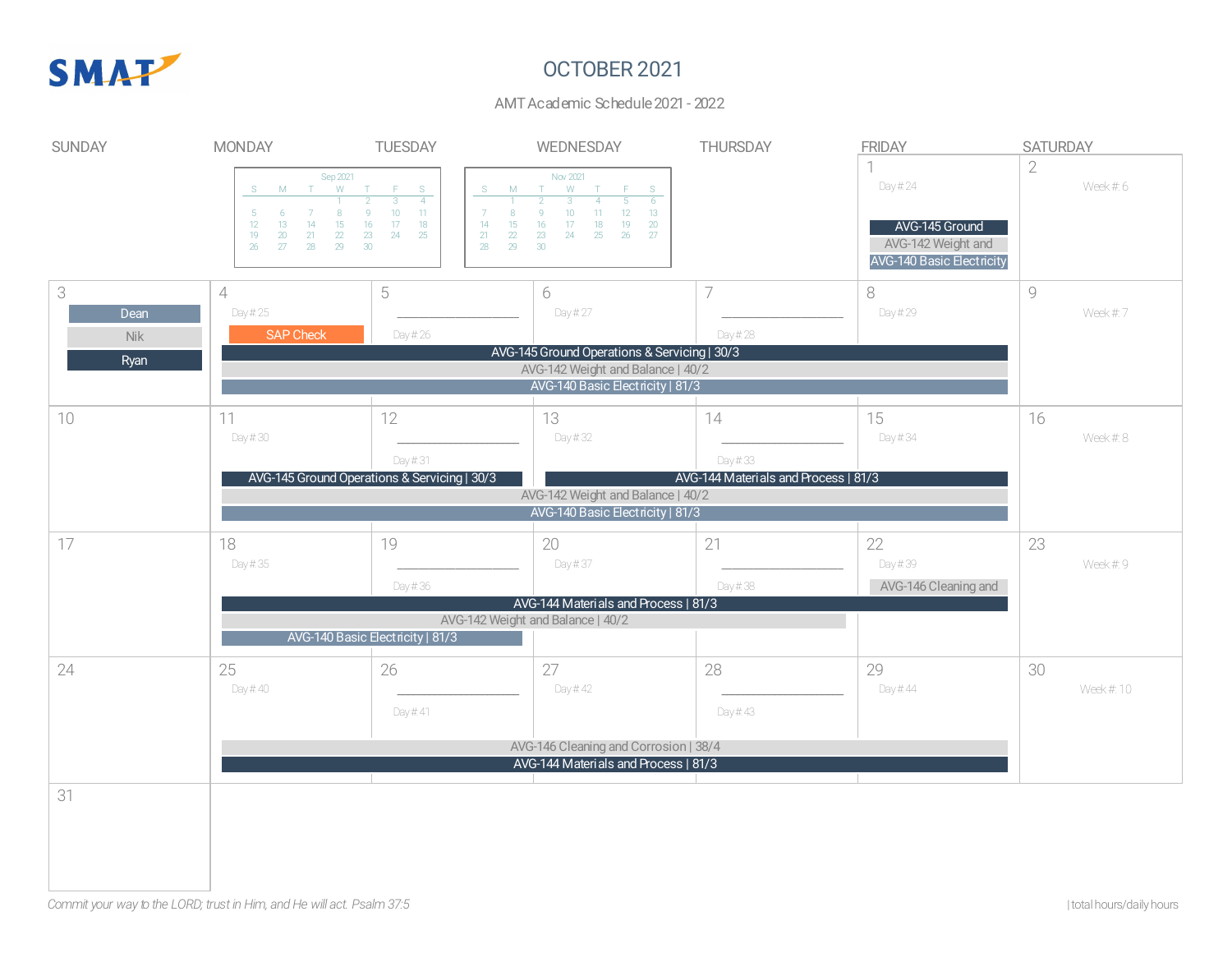

# NOVEMBER 2021

#### AMT Academic Schedule 2021 - 2022

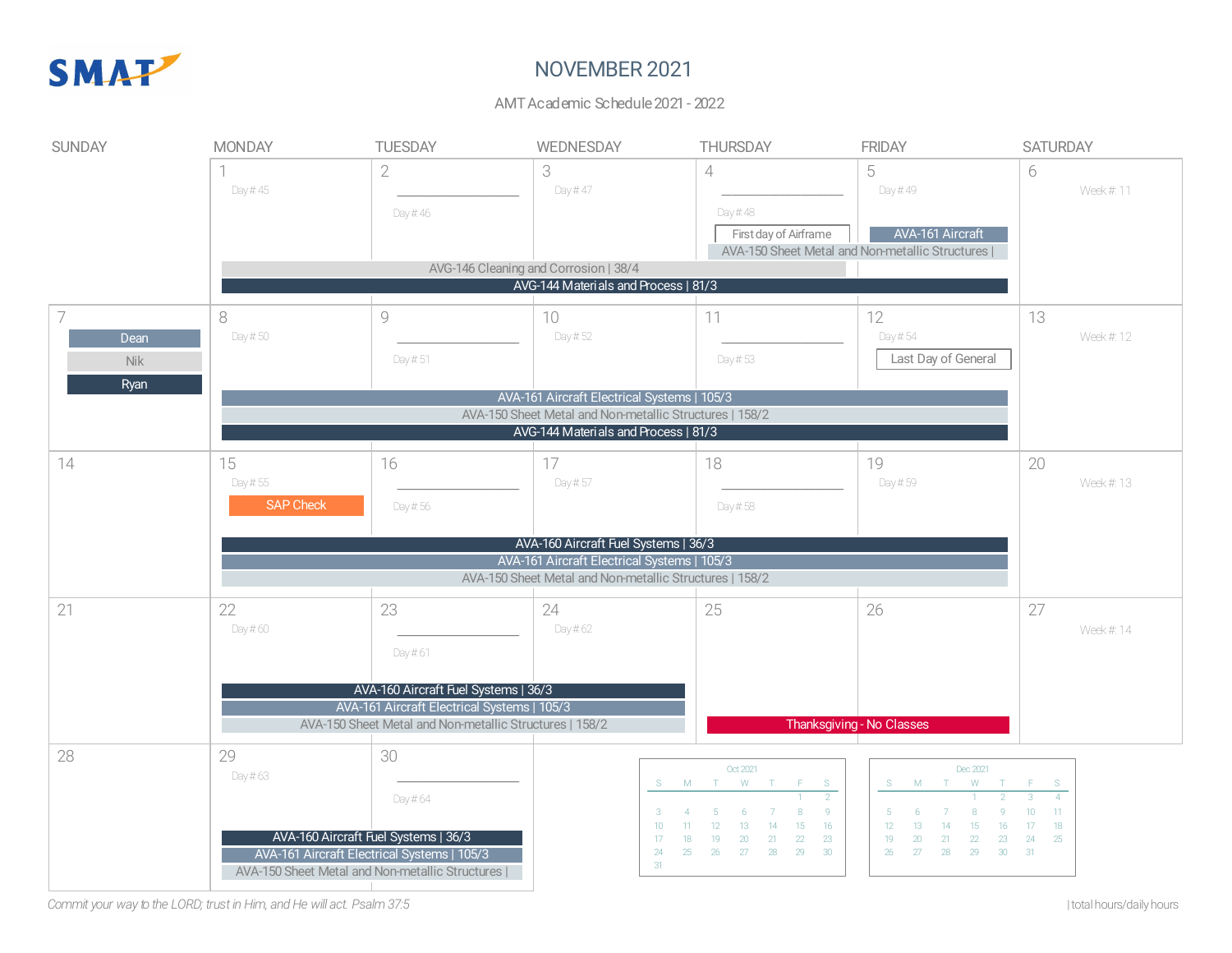

# DECEMBER 2021

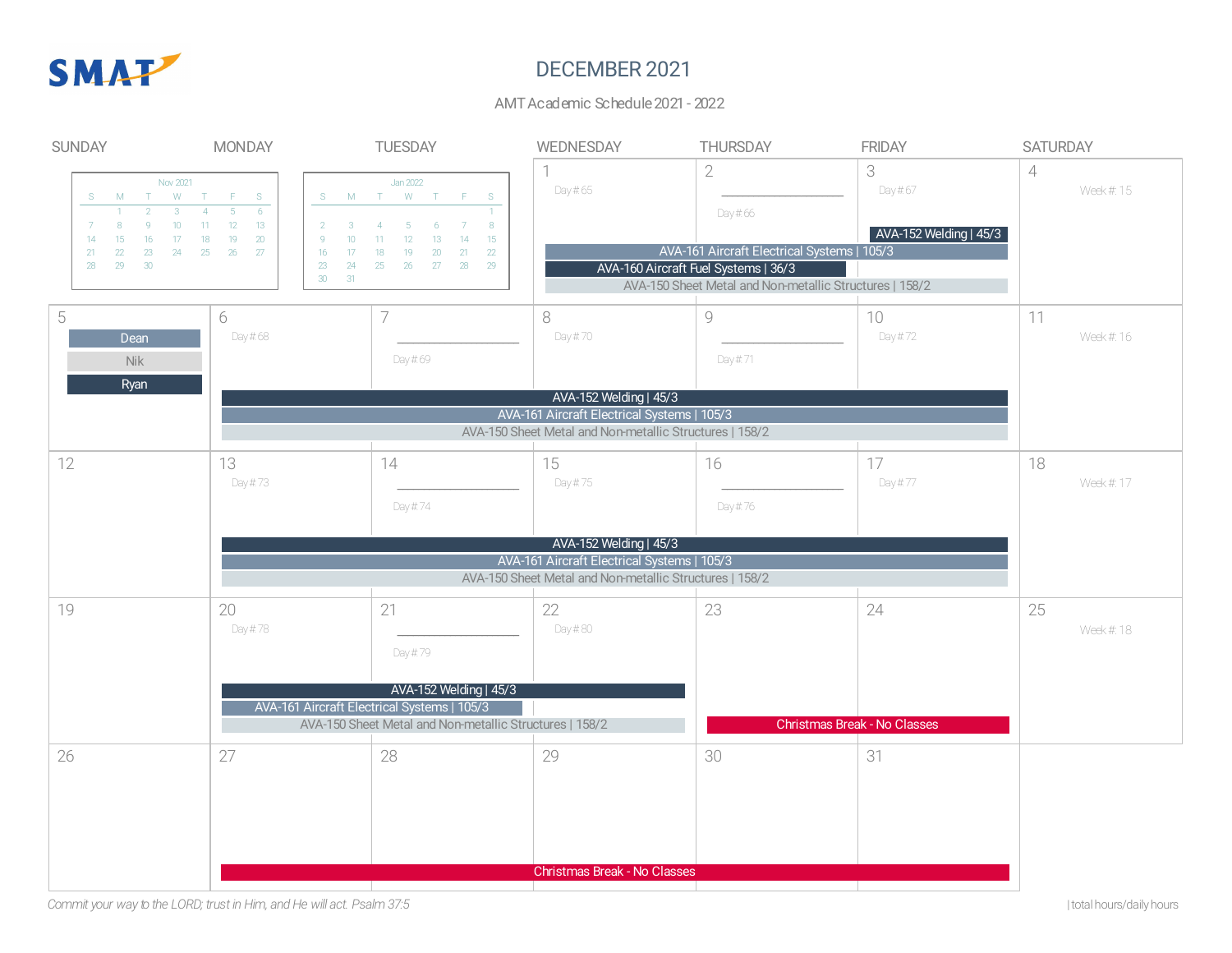

## JANUARY 2022

| <b>SUNDAY</b>                     | <b>MONDAY</b>                                                                                           | <b>TUESDAY</b>                                                                                                                                                                                                                         | WEDNESDAY                                                                                                                                                                                            | <b>THURSDAY</b>                                                                          | <b>FRIDAY</b>                                                  | <b>SATURDAY</b> |           |
|-----------------------------------|---------------------------------------------------------------------------------------------------------|----------------------------------------------------------------------------------------------------------------------------------------------------------------------------------------------------------------------------------------|------------------------------------------------------------------------------------------------------------------------------------------------------------------------------------------------------|------------------------------------------------------------------------------------------|----------------------------------------------------------------|-----------------|-----------|
|                                   | S<br>-5<br>12<br>13<br>19<br>20<br>26<br>27                                                             | Dec 2021<br>W <sub>T</sub><br>$M$ T<br>F.<br>-S<br>$\overline{3}$<br>$\overline{4}$<br>10<br>11<br>8<br>$\overline{9}$<br>15<br>$18\,$<br>14<br>17<br>16<br>$2\!$<br>$24\,$<br>$25\,$<br>21<br>23<br>28<br>29<br>31<br>30 <sup>°</sup> | Feb 2022<br>W <sub>T</sub><br><b>M</b><br>T<br>$\overline{2}$<br>$\overline{3}$<br>10 <sup>°</sup><br>8<br>$\mathbf{Q}$<br>6<br>15<br>13<br>14<br>16<br>17<br>20<br>21<br>22<br>23<br>24<br>27<br>28 | - Final<br>S<br>$\overline{5}$<br>$\overline{A}$<br>12<br>$11 -$<br>18<br>19<br>25<br>26 |                                                                |                 | Week # 19 |
| $\sqrt{2}$<br>Dean<br>Nik<br>Ryan | 3<br>Day #81                                                                                            | $\overline{\mathcal{L}}$<br>Day #82<br>AVA-161 Aircraft Electrical Systems   105/3                                                                                                                                                     | 5<br>Day #83<br>AVA-150 Sheet Metal and Non-metallic Structures   158/2                                                                                                                              | 6<br>Day #84<br>AVA-163 Ice and Rain Control   12/3                                      | Day #85<br>AVA-159 Communication and Navigation Systems   18/3 | 8               | Week # 20 |
| $\mathcal{G}$                     | 10<br>Day #86<br><b>SAP Check</b>                                                                       | 11<br>Day #87                                                                                                                                                                                                                          | 12<br>Day #88<br>AVA-155 Aircraft Landing Gear Systems   84/3<br>AVA-159 Communication and Navigation Systems   18/3                                                                                 | 13<br>Day #89                                                                            | 14<br>Day # 90<br><b>AVA-158 Aircraft</b>                      | 15              | Week # 21 |
|                                   |                                                                                                         |                                                                                                                                                                                                                                        | AVA-150 Sheet Metal and Non-metallic Structures   158/2                                                                                                                                              |                                                                                          |                                                                |                 |           |
| 16                                | 17<br>Day # 91                                                                                          | 18<br>Day # 92                                                                                                                                                                                                                         | 19<br>Day # 93                                                                                                                                                                                       | 20<br>Day # 94                                                                           | 21<br>Day # 95                                                 | 22              | Week # 22 |
|                                   | AVA-158 Aircraft Instrument Systems   18/3                                                              |                                                                                                                                                                                                                                        |                                                                                                                                                                                                      |                                                                                          |                                                                |                 |           |
|                                   | AVA-155 Aircraft Landing Gear Systems   84/3<br>AVA-150 Sheet Metal and Non-metallic Structures   158/2 |                                                                                                                                                                                                                                        |                                                                                                                                                                                                      |                                                                                          |                                                                |                 |           |
| 23                                | 24<br>Day # 96                                                                                          | 25<br>Day # 97                                                                                                                                                                                                                         | 26<br>Day # 98                                                                                                                                                                                       | 27<br>Day # 99                                                                           | 28<br>Day # 100                                                | 29              | Week # 23 |
|                                   | AVA-156 Hydraulic and Pneumatic Power Systems   72/3<br>AVA-155 Aircraft Landing Gear Systems   84/3    |                                                                                                                                                                                                                                        |                                                                                                                                                                                                      |                                                                                          |                                                                |                 |           |
|                                   | AVA-150 Sheet Metal and Non-metallic Structures   158/2                                                 |                                                                                                                                                                                                                                        |                                                                                                                                                                                                      |                                                                                          |                                                                |                 |           |
| 30                                | 31<br>Day # 101<br>AVA-156 Hydraulic and<br><b>AVA-155 Aircraft Landing</b><br>AVA-150 Sheet Metal and  |                                                                                                                                                                                                                                        |                                                                                                                                                                                                      |                                                                                          |                                                                |                 |           |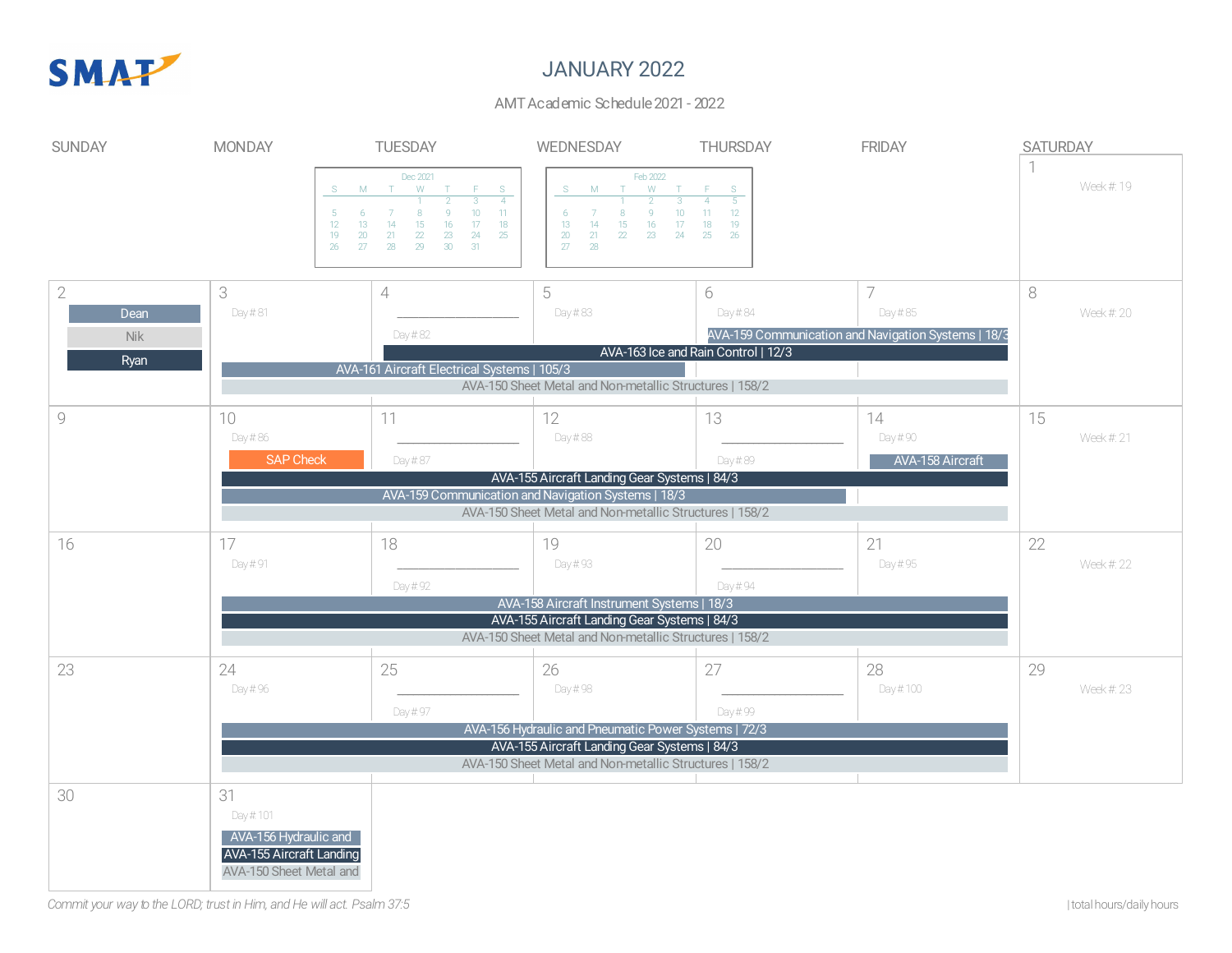

# FEBRUARY 2022

### AMT Academic Schedule 2021 - 2022

| <b>SUNDAY</b> | <b>MONDAY</b>                                                                                                                                                   | <b>TUESDAY</b>                                                                                       | WEDNESDAY                                               | <b>THURSDAY</b>                                                       | <b>FRIDAY</b>                                                        | <b>SATURDAY</b> |  |  |  |
|---------------|-----------------------------------------------------------------------------------------------------------------------------------------------------------------|------------------------------------------------------------------------------------------------------|---------------------------------------------------------|-----------------------------------------------------------------------|----------------------------------------------------------------------|-----------------|--|--|--|
|               |                                                                                                                                                                 |                                                                                                      | $\sqrt{2}$                                              | 3                                                                     | $\overline{4}$                                                       | 5               |  |  |  |
|               |                                                                                                                                                                 |                                                                                                      | Day # 103                                               |                                                                       | Day # 105                                                            | Week # 24       |  |  |  |
|               |                                                                                                                                                                 | Day # 102                                                                                            |                                                         | Day # 104                                                             |                                                                      |                 |  |  |  |
|               |                                                                                                                                                                 |                                                                                                      |                                                         |                                                                       |                                                                      |                 |  |  |  |
|               |                                                                                                                                                                 |                                                                                                      |                                                         | AVA-156 Hydraulic and Pneumatic Power Systems   72/3                  |                                                                      |                 |  |  |  |
|               |                                                                                                                                                                 |                                                                                                      | AVA-155 Aircraft Landing Gear Systems   84/3            |                                                                       |                                                                      |                 |  |  |  |
|               |                                                                                                                                                                 |                                                                                                      | AVA-150 Sheet Metal and Non-metallic Structures   158/2 |                                                                       |                                                                      |                 |  |  |  |
| 6             |                                                                                                                                                                 | 8                                                                                                    | $\circ$                                                 | 10                                                                    | 11                                                                   | 12              |  |  |  |
| Dean          | Day # 106                                                                                                                                                       |                                                                                                      | Day # 108                                               |                                                                       | Day # 110                                                            | Week # 25       |  |  |  |
| Nik           |                                                                                                                                                                 | Day # 107                                                                                            |                                                         | Day # 109                                                             |                                                                      |                 |  |  |  |
| Ryan          |                                                                                                                                                                 |                                                                                                      |                                                         |                                                                       |                                                                      |                 |  |  |  |
|               | AVA-156 Hydraulic and Pneumatic Power Systems   72/3<br>AVA-155 Aircraft Landing Gear Systems   84/3<br>AVA-150 Sheet Metal and Non-metallic Structures   158/2 |                                                                                                      |                                                         |                                                                       |                                                                      |                 |  |  |  |
|               |                                                                                                                                                                 |                                                                                                      |                                                         |                                                                       |                                                                      |                 |  |  |  |
|               |                                                                                                                                                                 |                                                                                                      |                                                         |                                                                       |                                                                      |                 |  |  |  |
| 13            | 14                                                                                                                                                              | 15                                                                                                   | 16                                                      | 17                                                                    | 18                                                                   | 19              |  |  |  |
|               | Day # 111                                                                                                                                                       |                                                                                                      | Day # 113                                               |                                                                       | Day # 115                                                            | Week # 26       |  |  |  |
|               |                                                                                                                                                                 | Day # 112                                                                                            |                                                         | Day # 114                                                             |                                                                      |                 |  |  |  |
|               |                                                                                                                                                                 |                                                                                                      |                                                         |                                                                       | AVA-162 Position and Warning Systems   21/3                          |                 |  |  |  |
|               |                                                                                                                                                                 | AVA-156 Hydraulic and Pneumatic Power Systems   72/3<br>AVA-155 Aircraft Landing Gear Systems   84/3 |                                                         |                                                                       |                                                                      |                 |  |  |  |
|               | AVA-150 Sheet Metal and Non-metallic Structures   158/2                                                                                                         |                                                                                                      |                                                         |                                                                       |                                                                      |                 |  |  |  |
|               |                                                                                                                                                                 |                                                                                                      |                                                         |                                                                       |                                                                      |                 |  |  |  |
| 20            | 21<br>Day #116                                                                                                                                                  | 22                                                                                                   | 23<br>Day # 118                                         | 24                                                                    | 25                                                                   | 26<br>Week # 27 |  |  |  |
|               | <b>SAP Check</b>                                                                                                                                                |                                                                                                      |                                                         | Staff In-service                                                      |                                                                      |                 |  |  |  |
|               |                                                                                                                                                                 | Day # 117                                                                                            |                                                         |                                                                       |                                                                      |                 |  |  |  |
|               |                                                                                                                                                                 | AVA-162 Position and Warning Systems   21/3                                                          |                                                         |                                                                       |                                                                      |                 |  |  |  |
|               |                                                                                                                                                                 | AVA-156 Hydraulic and Pneumatic Power Systems   72/3                                                 |                                                         |                                                                       |                                                                      |                 |  |  |  |
|               |                                                                                                                                                                 | AVA-150 Sheet Metal and Non-metallic Structures   158/2                                              |                                                         |                                                                       | Winter Break - No Classes                                            |                 |  |  |  |
| 27            | 28                                                                                                                                                              |                                                                                                      |                                                         |                                                                       |                                                                      |                 |  |  |  |
|               | Day #119                                                                                                                                                        |                                                                                                      | <b>Jan 2022</b>                                         |                                                                       | Mar 2022                                                             |                 |  |  |  |
|               |                                                                                                                                                                 |                                                                                                      | M.<br>T<br>S.                                           | W T F<br>S                                                            | W<br>M<br>$F = S$<br>$\top$                                          |                 |  |  |  |
|               |                                                                                                                                                                 |                                                                                                      |                                                         | 8                                                                     | 12<br>10                                                             |                 |  |  |  |
|               | AVA-162 Position and                                                                                                                                            |                                                                                                      | 10<br>-11<br>16<br>17<br>18                             | 15<br>13<br>14<br>12 <sup>°</sup><br>13<br>20<br>21<br>22<br>19<br>20 | 19<br>17<br>18<br>14<br>15<br>16<br>25<br>26<br>22<br>23<br>24<br>21 |                 |  |  |  |
|               | AVA-156 Hydraulic and                                                                                                                                           |                                                                                                      | 23<br>24<br>25<br>26<br>30 <sup>°</sup><br>31           | 28<br>29<br>27<br>27                                                  | 28<br>29<br>30 <sup>°</sup><br>$-31$                                 |                 |  |  |  |
|               | AVA-150 Sheet Metal and                                                                                                                                         |                                                                                                      |                                                         |                                                                       |                                                                      |                 |  |  |  |
|               |                                                                                                                                                                 |                                                                                                      |                                                         |                                                                       |                                                                      |                 |  |  |  |

Commit your way to the LORD; trust in Him, and He will act. Psalm 37:5  $\,$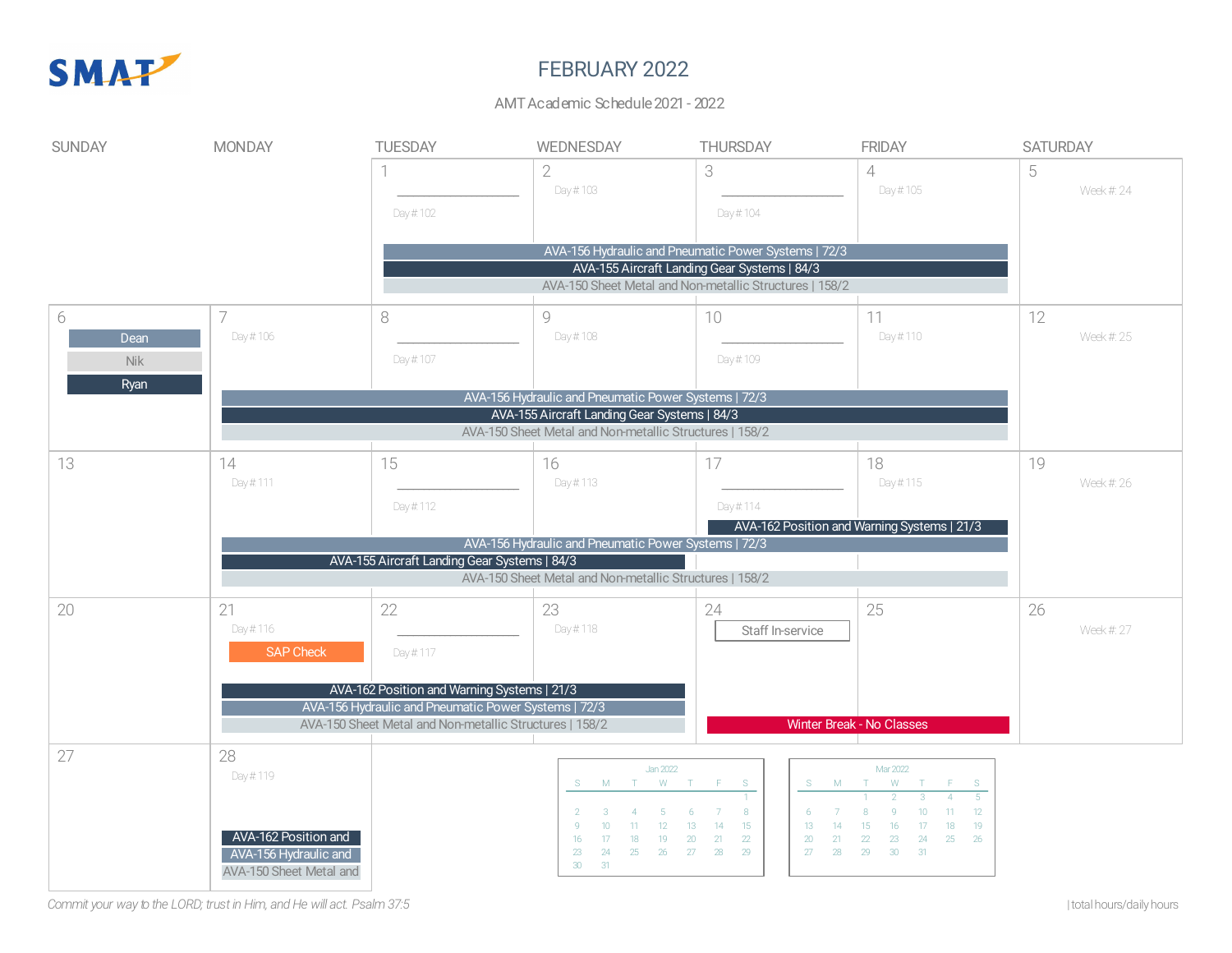

## MARCH 2022

### AMT Academic Schedule 2021 - 2022

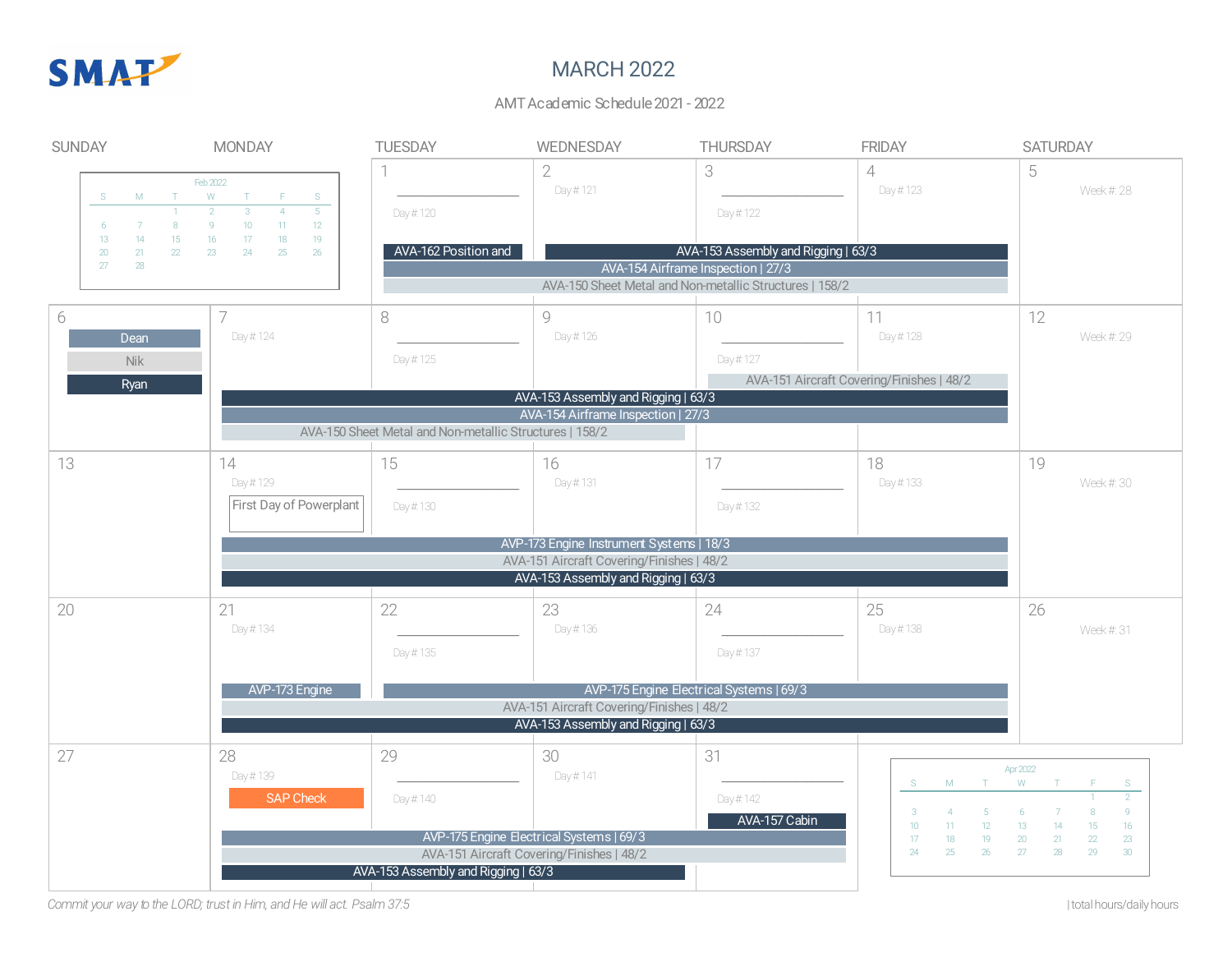

## APRIL 2022

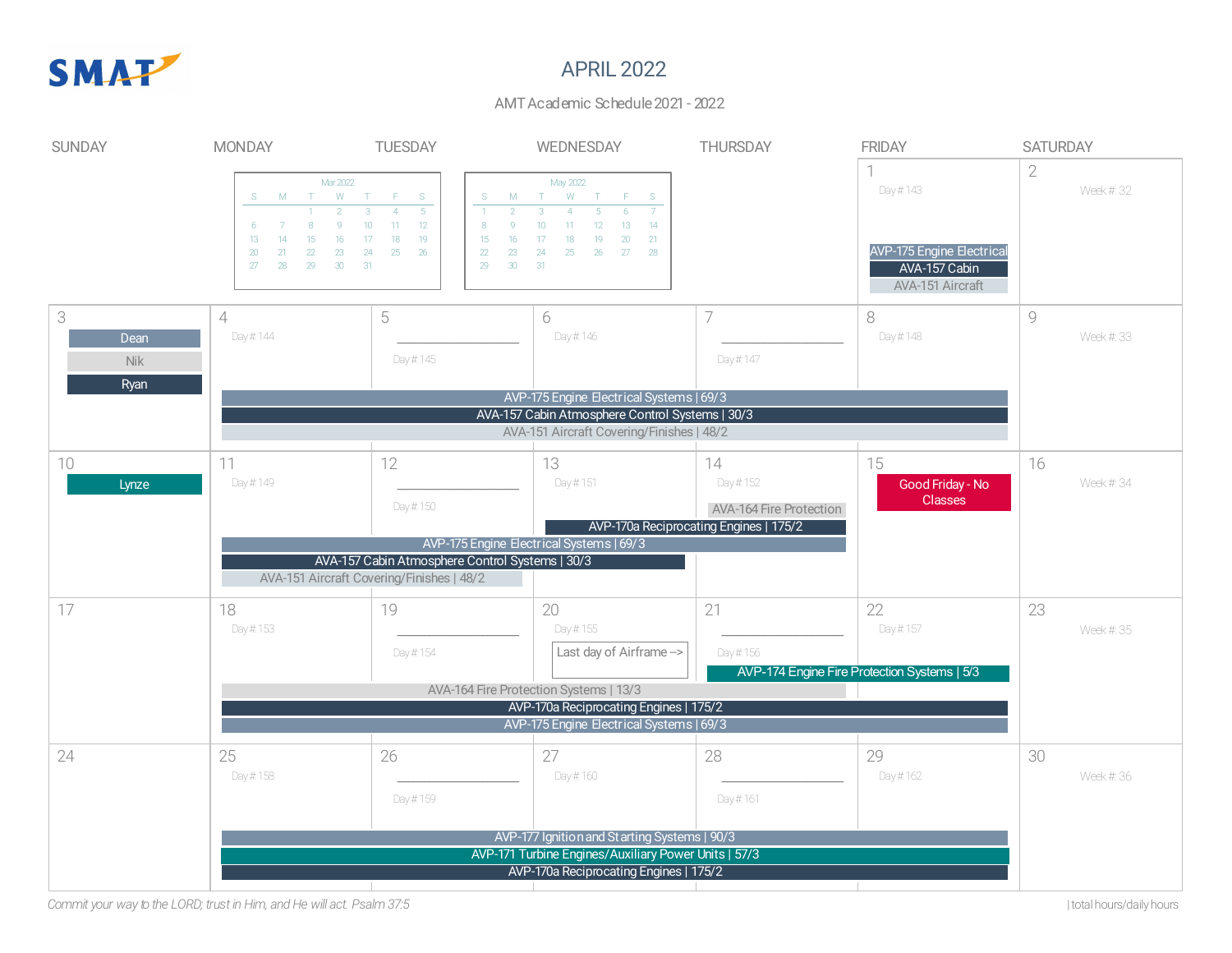

### MAY 2022

#### AMT Academic Schedule 2021 - 2022

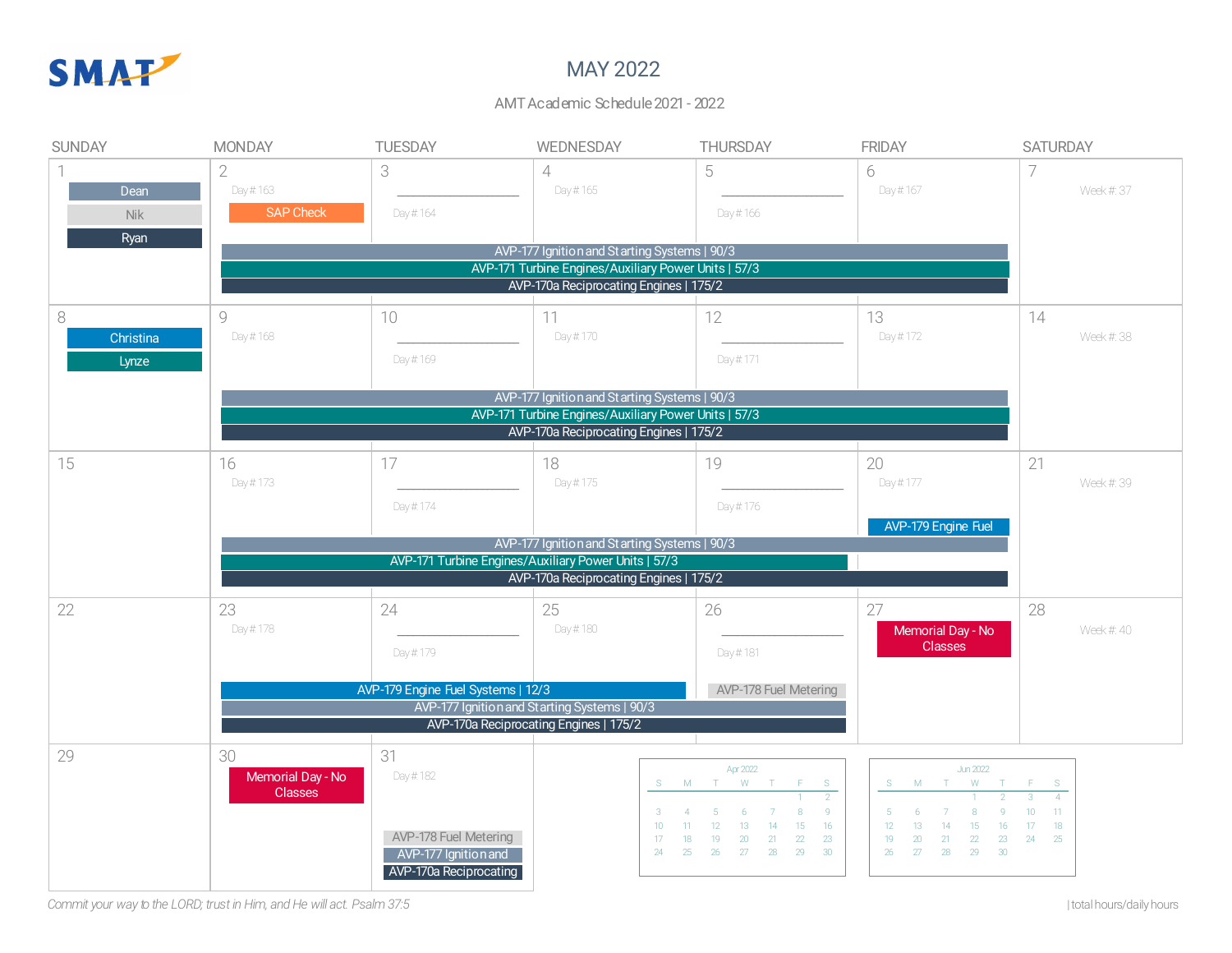

### JUNE 2022

#### AMT Academic Schedule 2021 - 2022

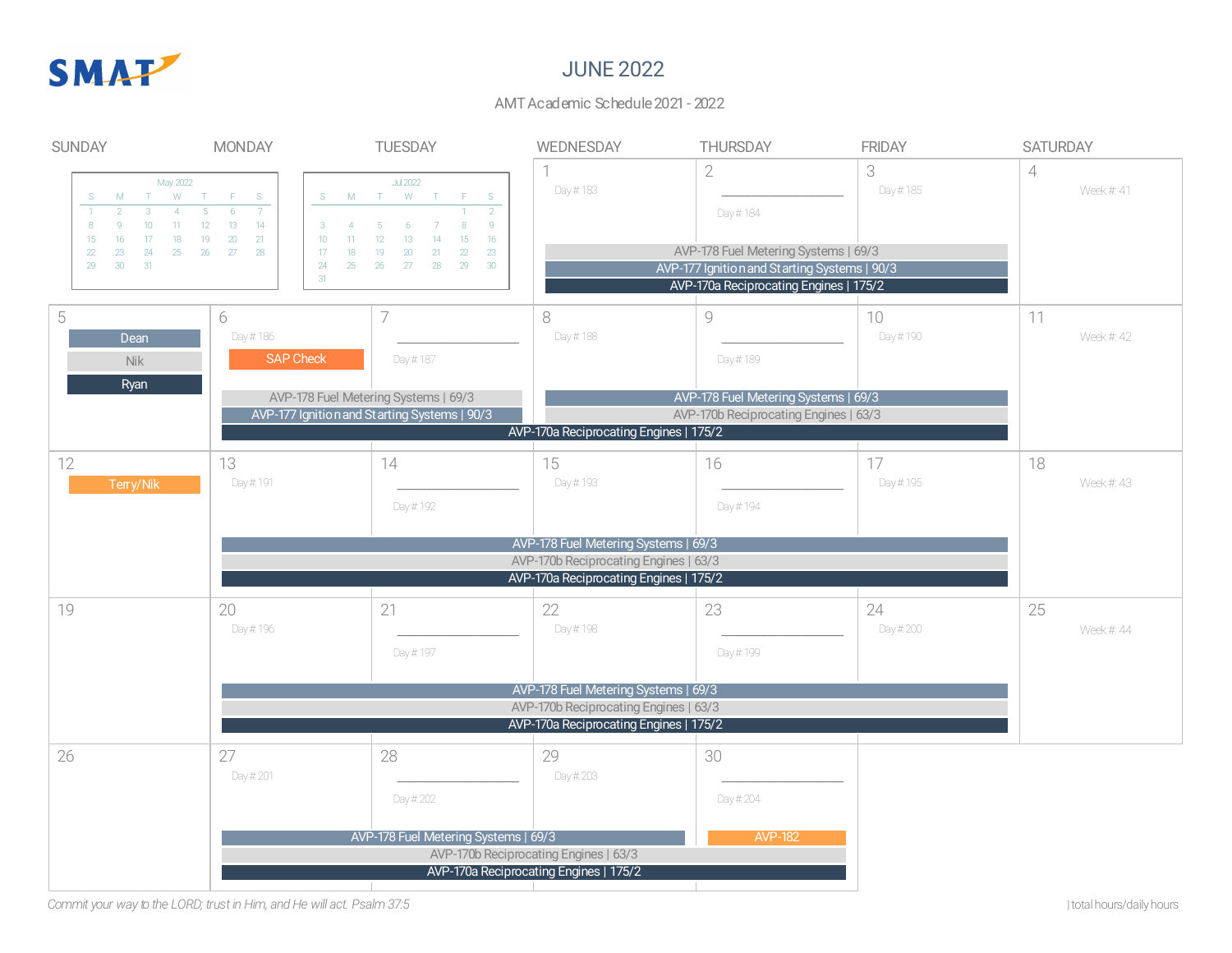

## JULY 2022